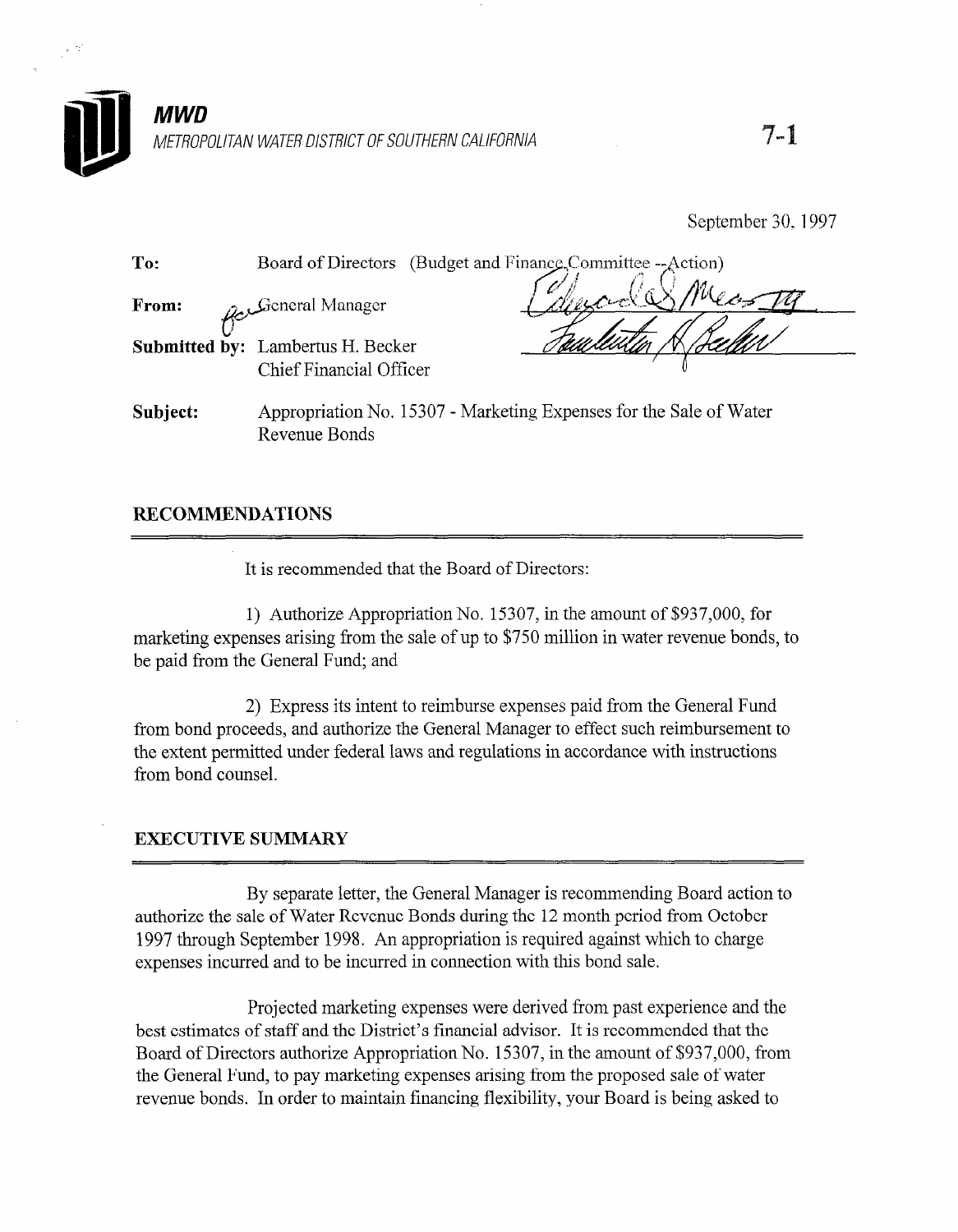$\bar{z}$ 

authorize reimbursement of marketing expenses paid from the General Fund from bond proceeds, if deemed appropriate.

## DETAILED REPORT

Under separate letter the General Manager is recommending Board action to authorize a negotiated sale of up to \$750 million in water revenue bonds during the 12-month period from October 1997 through September 1998. It is proposed to issue up to \$650 million in fixed rate bonds and up to \$100 million in variable-rate bonds. The bonds are needed to finance the design and construction of improvements and works of the District. Depending on market conditions, it is currently planned to sell the bonds in the latter part of 1997 or early 1998. An appropriation is required against which to charge marketing expenses incurred and to be incurred in connection with the proposed negotiated sale.

Marketing expense estimates for this sale are derived from past experience and the best estimates of staff and the District's financial advisor. It is estimated that an appropriation in the amount of \$937,000 will be required. The following table shows the breakdown of estimated expenses:

| <b>Bond Counsel</b>              |           | \$90,000  |
|----------------------------------|-----------|-----------|
| Co-Bond Counsel                  |           | \$35,000  |
| Disclosure Counsel               |           | \$35,000  |
| Moody's Investor Service         |           | \$70,000  |
| Standard and Poor's Corporation  |           | \$70,000  |
| Typesetting, Printing, Mailing   | \$120,000 |           |
| <b>Auditing Services</b>         |           | \$10,000  |
| Market Development/Miscellaneous |           | \$10,000  |
| Contingency                      |           | \$25,000  |
|                                  | Subtotal  | \$465,000 |
| Surety Bond                      |           | \$472,000 |
|                                  | Total     | \$937,000 |

The \$472,000 included for a surety bond is to provide the flexibility to use insurance in lieu of cash to satisfy the revenue bond reserve fund requirement for up to \$650 million in fixed rate debt, and deposit the freed-up bond proceeds in the construction fund. The estimate is based on a one-time premium of 2 percent of the principal amount of the surety (one-half maximum annual debt service).